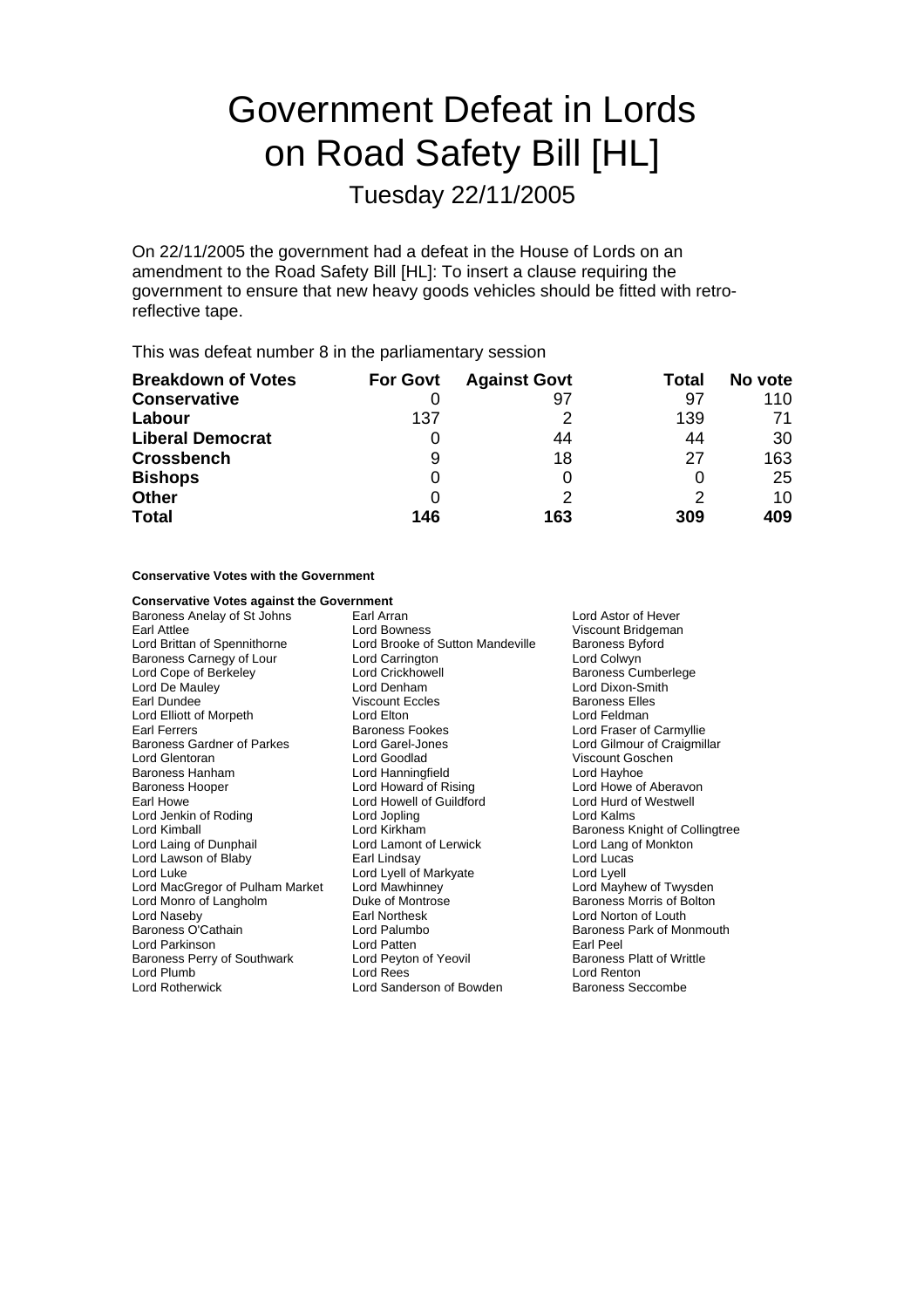Viscount Trenchard Lord Tugendhat Viscount Ullswater Lord Vinson Lord Waddington Lord Wakeham Baroness Wilcox

**Labour Votes with the Government** Baroness Adams of Craigielea Lord Adonis Lord Access 2007 Lord Ahmed<br>Baroness Amos Lord Anderson of Swansea Baroness Andrews Baroness Amos<br>
Lord Archer of Sandwell **Lord Basam of Brighton**<br>
Lord Archer of Sandwell **Lord Basam of Brighton** Lord Bhattacharyya Baroness Billingham Lord Borrie Lord Brooke of Alverthorpe Lord Brookman Lord Burlison Lord Campbell-Savours Lord Carter Lord Clarke of Hampstead Lord Corbett of Castle Vale **Baroness David** Lord Davies of Coity<br>
Lord Davies of Oldham **Baroness Dean of Thornton-le-Fylde** Lord Desai Lord Davies of Oldham Baroness Dean of Thornton-le-Fylde Lord Desai<br>Lord Dixon Lord Dubs Lord Dubs Lord Dixon Lord Drayson<br>Lord Eatwell Lord Elder Lord Eatwell<br>
Lord Evans of Temple Guiting Lord Elder<br>
Lord Evans of Temple Guiting Lord Falconer of Thoroton Baroness Farrington of Lord Evans of Temple Guiting Lord Falconer of Thoroton Baroness Farrington of Ribbleton<br>
Lord Faulkner of Worcester Lord Filkin Lord Forth Lord Foster of Bishop Auckland Lord Foulkes of Cumnock Lord Fyfe of Fairfield Baroness Gale<br>
Lord Gavron Baroness Gibson of Market Rasen Baroness Golding Lord Gavron Baroness Gibson of Market Rasen Baroness Golding Lord Goldsmith **Lord Gordon of Strathblane** Baroness Gound Cord Gordon of Strathblane Baroness Gound Greason Lord Griffiths of Burry Port Lord Harrison **Lord Hart of Chilton** Lord Haskel<br>
Lord Haworth **Chilton Barchilton Barchilton** Barchilton Barchilton Barchilton Barchilton Barchilton Barchilton Baroness Hilton of Eggardon Lord Hogg of Cumbernauld Baroness Hilton of Eggardon Lord Howie of Troon Lord Howarth of Newport Lord Howie of Troon Lord Hoyle<br>
Lord Hughes of Woodside Lord Hunt of Kings Heath Lord Hunt of Chesterton Lord Hughes of Woodside Lord Hunt of Kings Heath Lord Hunt of Kings Heath Lord Hunt of Chesterton Lord Jones Baroness Kennedy of The Shaws Lord Layard<br>
Lord Layard **Lord Lord Lord Condall** Lord Lord Lipsey<br>
Lord Mackenzie of Culkein<br>
Lord Mackenzie of Culkein Lord Mackenzie of Framwellgate Lord Mason of Barnsley<br>Baroness McDonagh Lord McIntosh of Haringey Lord McKenzie of Luton Lord Merlyn-Rees **Lord Mitchell**<br>
Lord Moonie **Lord Morgan**<br>
Lord Morgan Communication Communication Communication Communication Communication Communication Communication Lord Moonie **Lord Morgan** Lord Morgan **Baroness Morgan of Drefelin**<br>
Lord Morris of Aberavon Lord Morris of Manchester **Baroness Morris of Yardley** Baroness Nicol Lord Parekh Lord Patel of Blackburn Lord Paul<br>
Lord Paul Lord Pendry<br>
Lord Provides Carelies Baroness Ramsay of<br>
Lord Provides Paulines Ramsay of Lord Plant of Highfield **Lord Prys-Davies Carty and Baroness Ramsay of Cartvale**<br>
Lord Randall of St Budeaux **Baroness Rendell of Babergh** Lord Richard Lord Rosser **Lord Rowlands** Cord Rosser Exercise Royall of Blaisdon<br>
Lord Sawver **Baroness Scotland of Asthal** Cord Sewel Lord Sawyer **Baroness Scotland of Asthal Lord Sewell** ord Sewell and Soley Lord Sewell and Soley Lord Selevel Lord Sheldon **Lord Smith of Leigh**<br>
Lord Strabolgi **Lord Taylor of Blackburn** Lord Temple-Morris and Baroness Thorn<br>
Lord Truscott **Example 2** Lord Tunnicliffe Lord Truscott **Lord Tunnicliffe** Communicliffe **Baroness Turner of Camden**<br>
Baroness Uddin **Baroness Turner Communication**<br>
Baroness Warwick of Underc Baroness Whitaker **Example 2 Example 2 Lord Whitty** Baroness Wilkins<br>
Lord Williams of Elvel **Baroness Corporation** Lord Woolmer of Leeds

Earl Selborne **Lord Selsdon** Baroness Sharples<br>
Earl Shrewsbury **Corporation Corporation** Lord Stelmersdale **Baroness Sharples** 

Lord Bassam of Brighton **Lord Battacharyya**<br> **Lord Bilston Corporation Corporation** Baroness Blackstone Lord Clark of Windermere **Lord Clark of Calton**<br>Lord Clinton-Davis **Lord Clark of Calton** of Pimlico Lord Filkin<br>Lord Fyle of Fairfield **Exercise Lord Foster of Bishop Auckland**<br>Baroness Gale Baroness Gould of Potternewton Lord Gregson<br>
Lord Grocott Lord Harris of Haringey Baroness Hayman **Baroness Henig**<br> **Lord Hogg of Cumbernauld** Baroness Hollis of Heigham Baroness Jay of Paddington Lord Jones<br>
Lord King of West Bromwich Lord Kirkhill Lord Macdonald of Tradeston Lord MacKenzie of Culkein<br>Lord Mason of Barnsley Baroness Massey of Darwen Baroness Rendell of Babergh Lord Taylor of Blackburn Baroness Taylor of Bolton<br>Baroness Thornton Baroness Thornton Lord Warner **Baroness Warwick of Undercliffe** Lord Woolmer of Leeds

Lord Skelmersdale **Lord Skelmersdale** Lord St John of Fawsley<br>
Lord Swinfen **Consult Baroness Thatcher** Lord Steinberg **Lord Swinfen** Baroness Thatcher

> Baroness McIntosh of Hudnall Baroness Morris of Yardley

**Labour Votes against the Government**<br>Lord Berkeley **Micrount Simon** Lord Berkeley